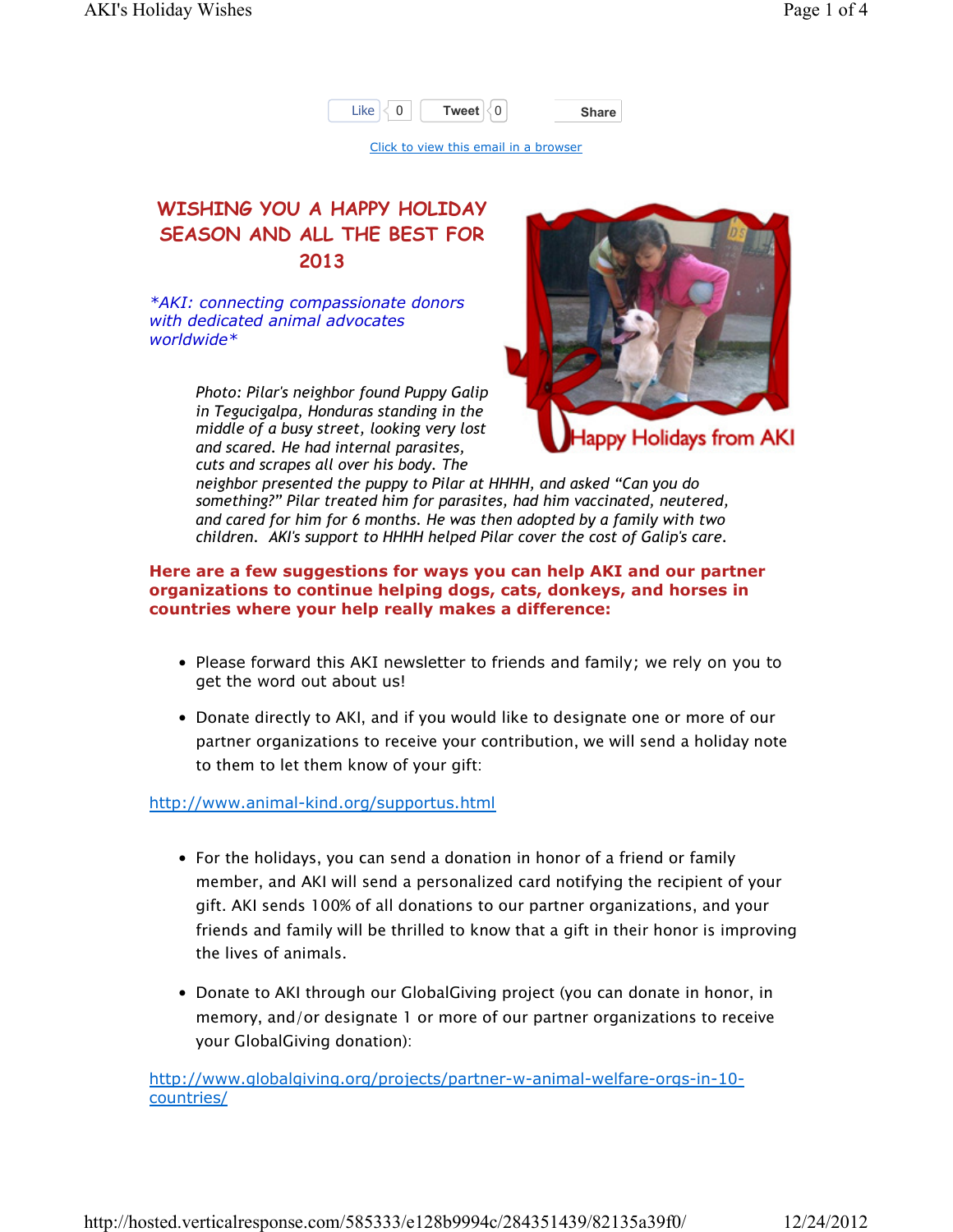• Add your review of AKI to the Great Nonprofits website. Your personal story and feedback help us gain visibility for AKI and our partner organizations. Please share your experience with AKI at:

http://greatnonprofits.org/organizations/browse/search:animal-kind+international

• Still looking for a holiday gift? Amalinda Creations gives 10% of the purchase price to AKI--when ordering, make sure you click AKI as your charity of choice:

http://amalindacreations.wix.com/shop#!animal-rescue

• Upload the GoodSearch, GoodShop, & GoodDining toolbar, choose Animal Kind International as your charity of choice, and start searching, shopping, and dining for AKI. It's so easy, you won't even realize that you're donating with every click:

## http://www.goodsearch.com/toolbar/mode

Below you can read just what your donations to AKI have achieved during 2012 (And the year isn't over yet--during December, we'll be sending all of our partner organizations their 3rd AKI allocation. Donate to AKI and help us make it a good holiday for our partners!)

So far, in 2012, AKI funds supported:

\*At the Lilongwe SPCA shelter, construction of puppy kennels, a cattery, and adoption kennels; and construction of a water tower and 2600 liter tank at the shelter so that dogs and cats have a supply of water during shortages.

\*For the Uganda SPCA, salary for 2012 for one animal caregiver (Mary) at the shelter, The Haven; kennel repairs; propane to cook dog food; fuel to transport USPCA staff to animal rescues and humane education workshops; veterinary meds (de-worming, mange treatment, rabies and parvo vaccines, tick and flea medicines, and anesthesia for spay/neuter surgeries); and a community spay/neuter campaign, during which 6 female and 4 male dogs were sterilized.

\*Tanzania Animal Welfare Society's Donkey Welfare Programme for purchase of ivermectin paste for treatment against worms and bots and other medicines & vet supplies, such as antibiotics, multivitamins, oxytetracycline wound sprays, syringes, gauze, cotton wool, examination gloves, alcohol, iodine tincture, and ivermectin injectables; fuel to transport TAWESO volunteers from Dar es Salaam to Mpwapwa (& return, 2 times) and fuel to travel to the Mpwapwa villages to conduct workshops in humane donkey care; and supplies for an October 2012 workshop in which 104 teachers and village leaders were trained in Tanzania's animal welfare legislation and to make humane harnesses.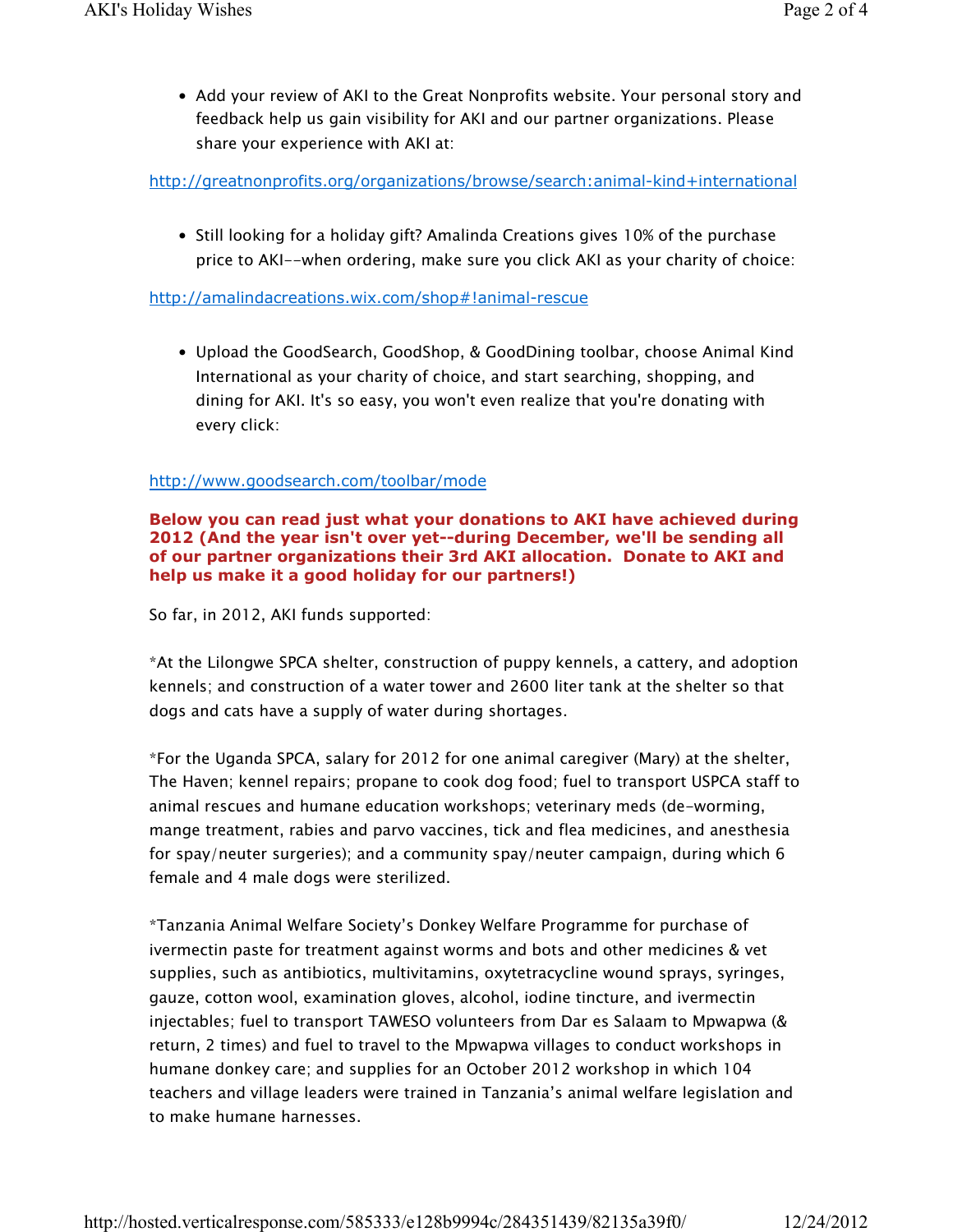\*Namibia's rural SPCAs for purchase of food, veterinary medicines, and blankets; and spay/neuter of shelter pets and community street dogs.

\*Ghana SPCA to reproduce brochures for an information campaign; and the Ghana Horse Project, which provides de-worming, food, vitamins, and hoof care to horsesin-need in Accra.

\*Bosnia Animal Foundation's community spay/neuter campaigns, for which AKI covered the cost of vehicle rental and fuel to transport dogs to the s/n clinic; reproduction of educational posters and flyers and purchase of humane education puzzles; and spay/neuter of 17 dogs in Cazin (near Bihac), who live in an abandoned factory.

\*Construction of 10 roofs for the kennels at the Save the Animals-Armenia shelter so that the dogs are warm and dry during the winter months; repair of the shelter's drainage infrastructure; food for the dogs at the shelter; vet treatment of shelter dogs, especially the older ones in need of care; and sterilization of stray/street dogs.

\*Food for Kingston Community Animal Welfare's street dogs and cats and for pets owned by low income families; de-wormer and mange treatment; and spay/neuter costs for street dogs and cats.

\*For Helping Hands for Hounds of Honduras (HHHH), de-wormer, flea and tick medicines, antibiotics, and other veterinary medicine for dogs and cats at the sanctuary in Tegucigalpa; sterilization of sanctuary dogs and cats; dog food for sanctuary animals; and sanctuary repairs, in particular, repairs to the door and fence of the yard so the dogs are unable to escape.

In 2012, AKI sent out approximately 3000 sutures, syringes, scalpels, gauze, veterinary medicines, and other veterinary supplies to our partner organizations (and other organizations, as supplies were available). We sent humane ed materials to South Sudan educators. Articles about AKI appeared in University of New Mexico alumni magazine, The Mirage; and in the American Foreign Service Association News/Foreign Service Journal. AKI gave a presentation for a University of New Mexico course, "A Question of the Animal." AKI visited (at no cost to AKI) our partner organizations in Malawi and Tanzania (and our "special case," Animal Friends of Kosovo, for whom we host a paypal link and a webpage), and visited potential new partner organizations. We linked Mozambique Animal Protection Society to a USbased vet, who traveled there to do spay/neuter and vet training. AKI provided advice to many animal welfare organizations, worldwide, on topics such as organizational management, fundraising, and conducting awareness raising and spay/neuter campaigns.